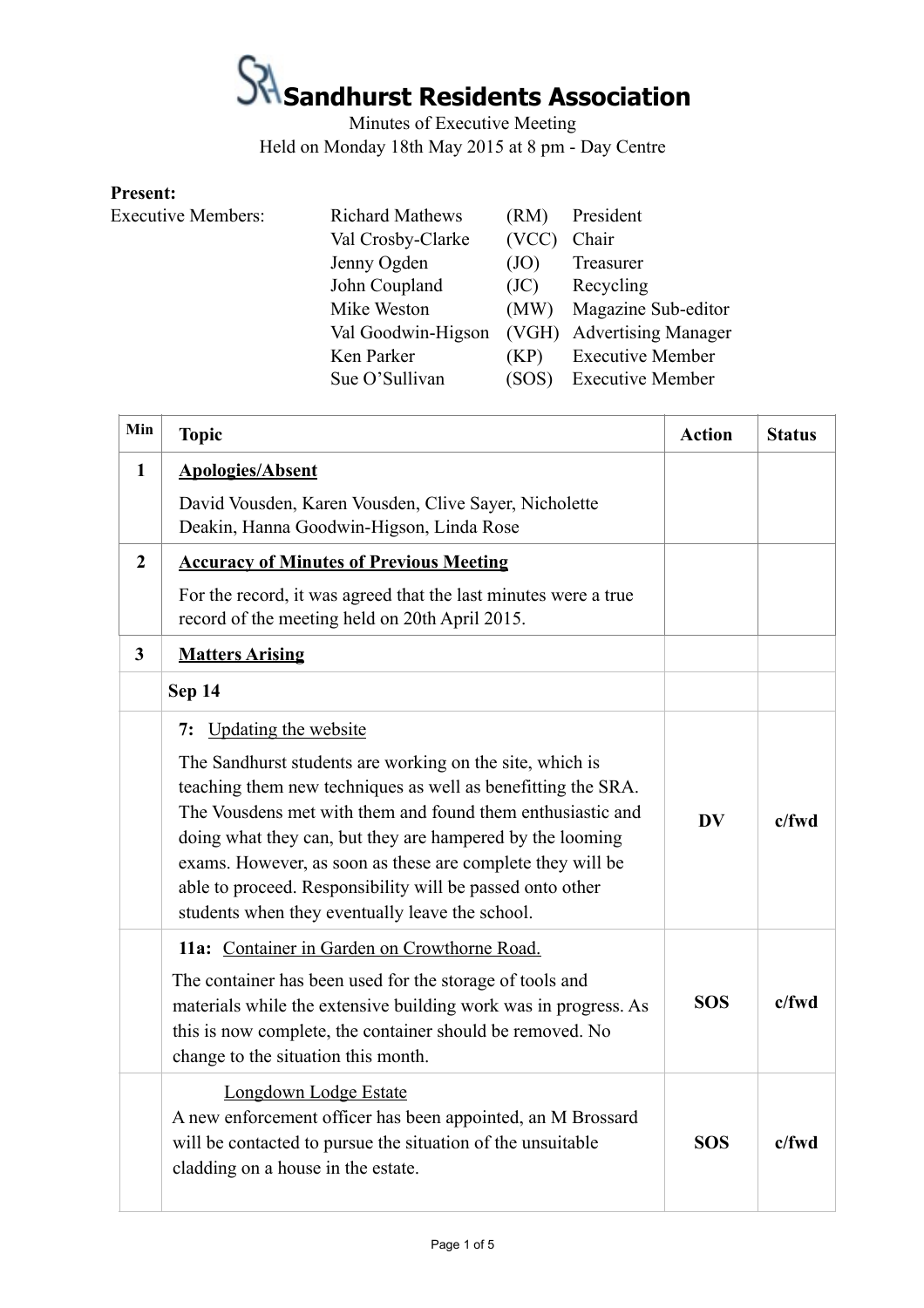# **Sandhurst Residents Association**

Minutes of Executive Meeting Held on Monday 18th May 2015 at 8 pm - Day Centre

| Min | <b>Topic</b>                                                                                                                                                                                                                                                                                                                                                                                                                                                                                 | <b>Action</b> | <b>Status</b> |
|-----|----------------------------------------------------------------------------------------------------------------------------------------------------------------------------------------------------------------------------------------------------------------------------------------------------------------------------------------------------------------------------------------------------------------------------------------------------------------------------------------------|---------------|---------------|
|     | <b>Oct 14</b>                                                                                                                                                                                                                                                                                                                                                                                                                                                                                |               |               |
|     | 11a Boots Pharmacy<br>The reason that the store manager was not able to attend our last<br>meeting was because two senior Boots managers had arranged a<br>meeting with the Patient Focus Group on the same day. DV<br>would endeavour to obtain a copy of the minutes of this meeting<br>for circulation.                                                                                                                                                                                   | DV            | $c$ /fwd      |
|     | <b>Jan 15</b>                                                                                                                                                                                                                                                                                                                                                                                                                                                                                |               |               |
|     | 4a Insurance Policy<br>The existing policy has been renewed as there were difficulties<br>with new insurers who had concerns about our un-moderated<br>forum on the website. Given that we now have 12 months before<br>the next renewal we have more time to explore alternative<br>policies. The forum will be removed from the website.                                                                                                                                                   | DV            | $c$ /fwd      |
|     | Feb 15                                                                                                                                                                                                                                                                                                                                                                                                                                                                                       |               |               |
|     | 10a H4 Designations<br>DV had circulated details of the H4 designated areas. The<br>LLERA and a number of residents had written to complain about<br>4 Greenways because despite the enforcement officer being<br>informed about non-compliance of the developer with the<br>planning consent conditions nothing was being enforced. The<br>response from BFBC was that they were aware of the issue but<br>do not have enough staff. Another enforcement officer has now<br>been recruited. | <b>SOS</b>    | $c$ /fwd      |
|     | Mar <sub>15</sub>                                                                                                                                                                                                                                                                                                                                                                                                                                                                            |               |               |
|     | <b>6a</b> Sandhurst Museum<br>The Sandhurst Museum Trust has spoken to JO on the subject of<br>old SRA magazines as they had copies of all he later years but<br>were missing earlier editions. JO has a number of these and it<br>was agreed that JO should give them to the Trust to ensure a<br>complete record.                                                                                                                                                                          | <b>JO</b>     | <b>Closed</b> |
|     | 11a Flooding on Shepherd's Meadow path.<br>The path on the East side of Shepherds Meadow is flooding and<br>needs reparation work. This is being looked at.                                                                                                                                                                                                                                                                                                                                  | $\mathbf{CS}$ | $c$ /fwd      |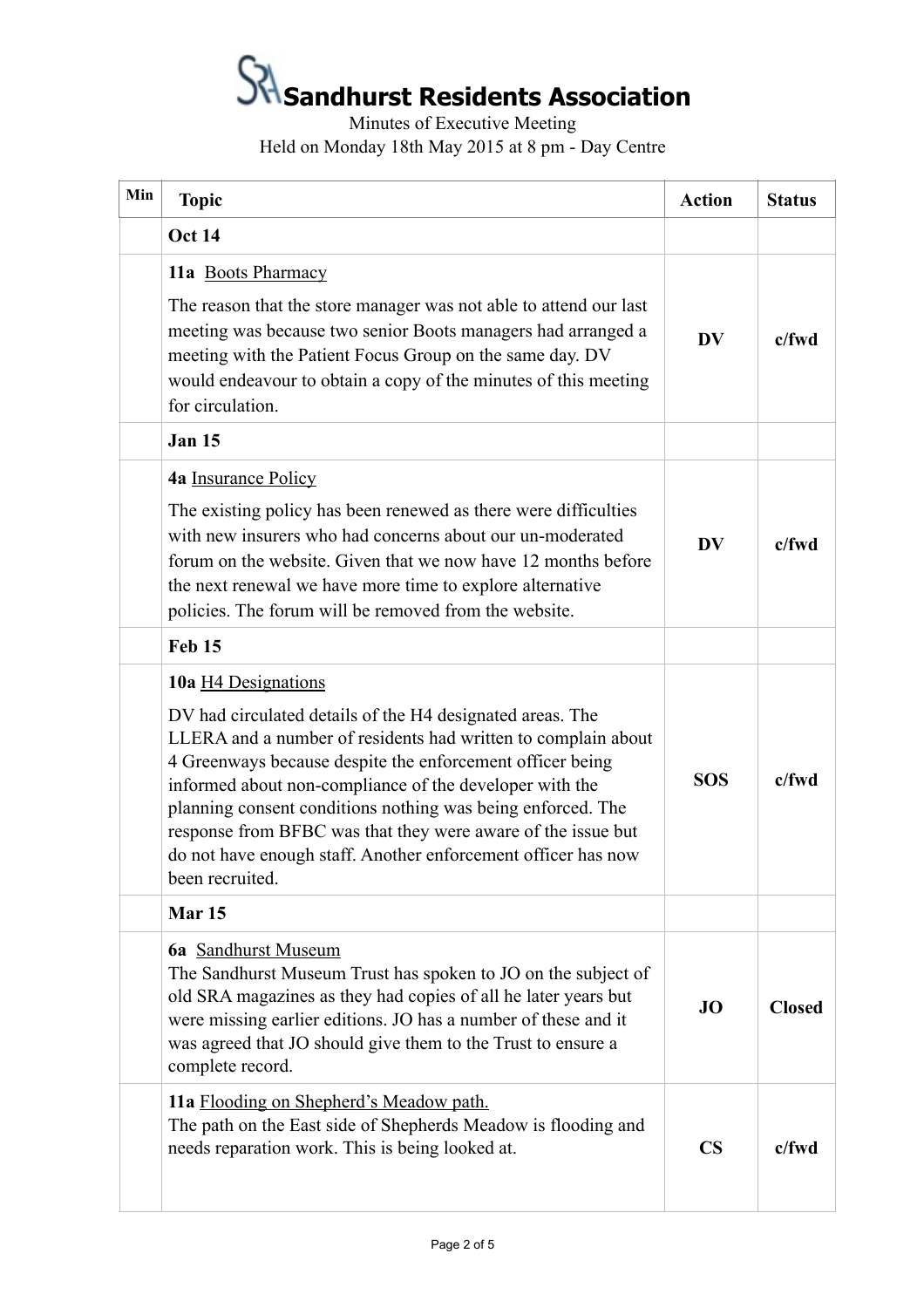### **Sandhurst Residents Association**

Minutes of Executive Meeting Held on Monday 18th May 2015 at 8 pm - Day Centre

| Min            | <b>Topic</b>                                                                                                                                                                                                                                                                                                          | <b>Action</b> | <b>Status</b> |
|----------------|-----------------------------------------------------------------------------------------------------------------------------------------------------------------------------------------------------------------------------------------------------------------------------------------------------------------------|---------------|---------------|
|                | Apr 15                                                                                                                                                                                                                                                                                                                |               |               |
|                | <b>6a</b> The waiting list of advertisers has been exhausted. VGH to<br>ask if some existing contributors would be willing to give<br>positive comments on the effectiveness of advertising in the<br>magazine.                                                                                                       | <b>VGH</b>    | $c$ /fwd      |
| 4              | <b>Treasurer's Report</b>                                                                                                                                                                                                                                                                                             |               |               |
|                | Figures as at end April 2015                                                                                                                                                                                                                                                                                          |               |               |
|                | <b>Current Account</b><br>10,965.86                                                                                                                                                                                                                                                                                   |               |               |
|                | <b>Reserve Account</b><br>28,387.01                                                                                                                                                                                                                                                                                   |               |               |
|                | <b>Total</b><br>£39,352.87                                                                                                                                                                                                                                                                                            |               |               |
| 5              | <b>Donations</b>                                                                                                                                                                                                                                                                                                      |               |               |
| 5a             | <b>Nepalese Appeal</b><br>This is against the remit for SRA donations, but, as we have<br>many Nepalese residents in the town it was agreed to donate<br>£500.00 to the cause. This will be done via the Disaster<br><b>Emergency Committee.</b><br>Proposed: SOS Seconded: MW                                        | JO            |               |
| 6              | <b>Magazine</b>                                                                                                                                                                                                                                                                                                       |               |               |
|                | The magazine is with the printer. The SDC festival is being<br>organised but the latest information was too late for inclusion.<br>The Magazine pages have been re-jigged to have adverts on the<br>left and other articles on the right for maximum effect. Some<br>articles have been held over for the next issue. |               |               |
| $\overline{7}$ | <b>Website</b>                                                                                                                                                                                                                                                                                                        |               |               |
|                | Nothing to report                                                                                                                                                                                                                                                                                                     |               |               |
| 8              | <b>Recycling</b>                                                                                                                                                                                                                                                                                                      |               |               |
|                | Nothing to report                                                                                                                                                                                                                                                                                                     |               |               |
| 9              | <b>Projects</b>                                                                                                                                                                                                                                                                                                       |               |               |
|                | Nothing to report                                                                                                                                                                                                                                                                                                     |               |               |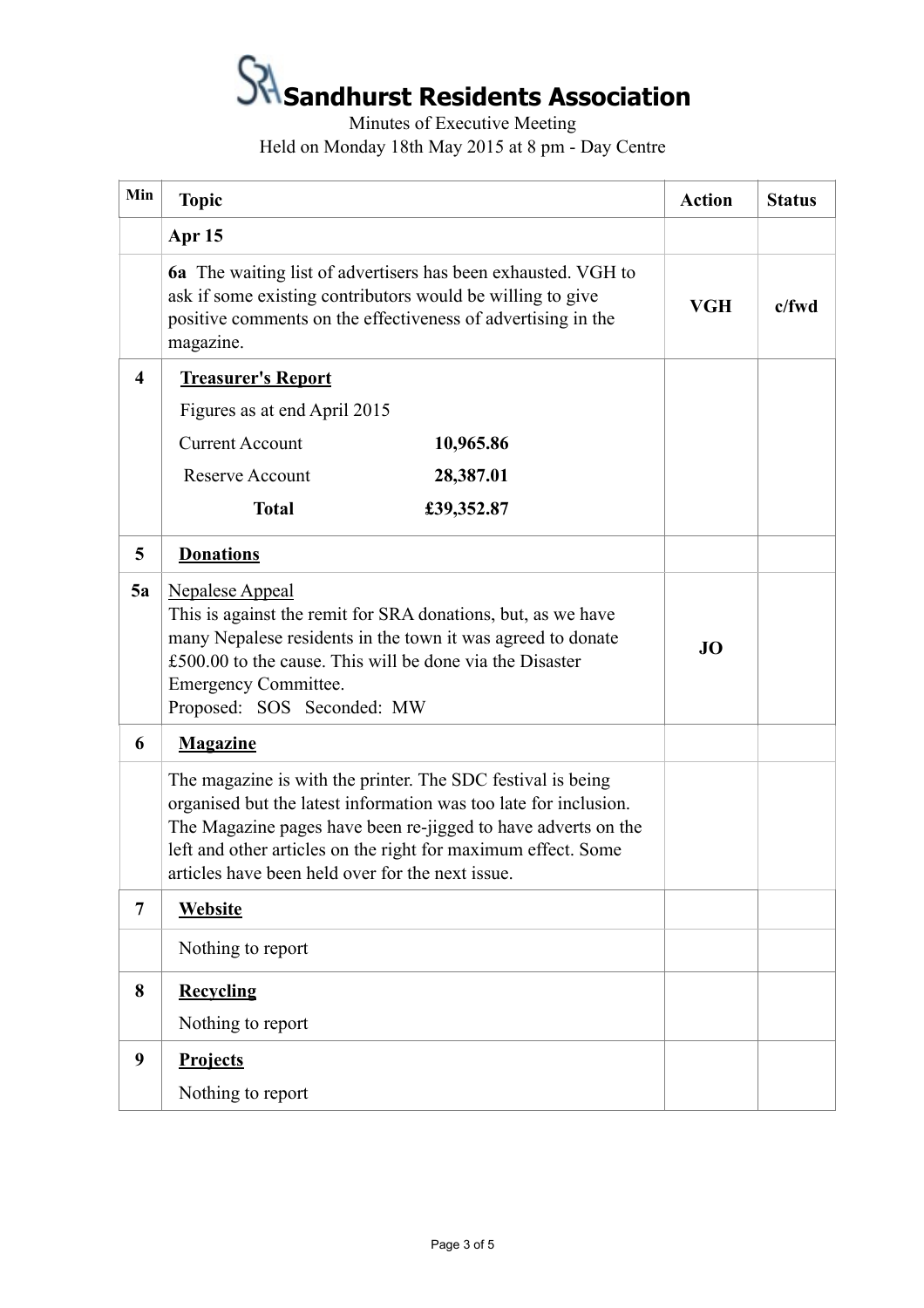### **Sandhurst Residents Association**

Minutes of Executive Meeting Held on Monday 18th May 2015 at 8 pm - Day Centre

| Min             | <b>Topic</b>                                                                                                                                                                                      | <b>Action</b> | <b>Status</b> |
|-----------------|---------------------------------------------------------------------------------------------------------------------------------------------------------------------------------------------------|---------------|---------------|
| 10              | <b>Planning Applications</b>                                                                                                                                                                      |               |               |
|                 | A list of planning applications decided in April 2015 for all<br>wards in Sandhurst Town Council is attached to these minutes.                                                                    |               |               |
| 11              | AOB:                                                                                                                                                                                              |               |               |
|                 | KP has said that he will not be standing for election at the next<br>AGM. VCC expressed the committee's regrets, and thanks for<br>all his help and support over many years.                      |               |               |
| 11a             | An invitation has been received to visit the Corps of Drums at<br>their new centre in the RMA. We would like to go on an agreed<br>date. Please let VCC know which dates are acceptable.          | <b>ALL</b>    |               |
| 11 <sub>b</sub> | A date needs to be set for the distributors party for 2015.<br>Subsequent to the meeting a date of October 19th was set.<br>Please make a note to ensure a good turn out of committee<br>members. | <b>ALL</b>    |               |
|                 | The meeting closed at 21:30 hrs.                                                                                                                                                                  |               |               |